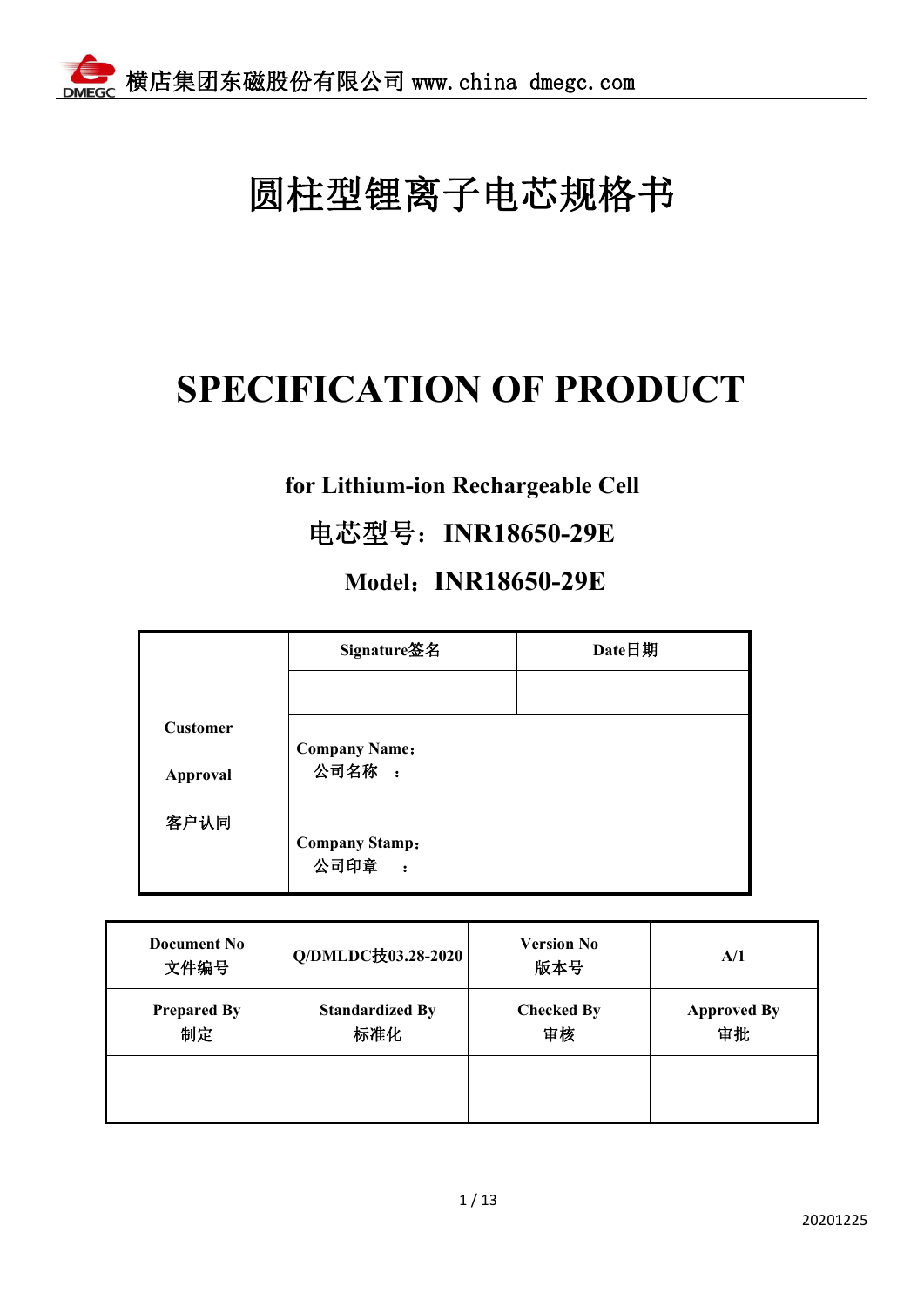#### **1. Scope** 适用范围

This product specification has been prepared to specify the Cylindrical Lithium-ion Cell to be supplied to the

customer by HENGDIAN GROUP DMEGC MAGNETICS Co.,Ltd.

本规格书适用于由横店集团东磁股份有限公司生产的圆柱型锂离子电芯。

#### **2. Description and Model** 型号及说明

- 2.1 Description 说明 Cell(Cylindrical Lithium-ion Cell) 圆柱型锂离子电芯
- 2.2 Model 电芯型号 INR18650-29E
- 2.3 Site 产地 Manufactured in Zhejiang, China

#### **3. Nominal Specification** 常规特性

| NO.  | <b>ITEMS</b>                                                   | <b>SPECIFICATION</b>                                                                    |  |
|------|----------------------------------------------------------------|-----------------------------------------------------------------------------------------|--|
| 序号   | 项目                                                             | 参数                                                                                      |  |
| 3.1  | Nominal Capacity (Typical)<br>标称容量                             | 2900mAh@0.2C                                                                            |  |
| 3.2  | Nominal Capacity (Minimum)<br>最小容量                             | 2750mAh@0.2C                                                                            |  |
| 3.3  | Nominal Voltage<br>标称电压                                        | 3.7V                                                                                    |  |
| 3.4  | Charging Voltage<br>充电电压                                       | 4.2 V                                                                                   |  |
| 3.5  | Charging Method<br>充电方式                                        | CC-CV (0.5C, 4.2V, 0.05C cut-off)<br>恒流恒压充电 (电芯以 0.5C 恒流充电至 4.2V 转恒压充<br>电, 截止电流 0.05C) |  |
| 3.6  | <b>Standard Charge Current</b><br>标准充电电流                       | 0.5C                                                                                    |  |
| 3.7  | Discharge Cut-off Voltage<br>放电终止电压                            | 2.75 V                                                                                  |  |
| 3.8  | <b>Standard Discharge Current</b><br>标准放电电流                    | 1 <sub>C</sub>                                                                          |  |
| 3.9  | Max Discharge Current<br>最大放电电流                                | 2C                                                                                      |  |
| 3.10 | <b>Internal Resistance</b><br>内阻                               | $<$ 28 m $\Omega$ (ACIR)                                                                |  |
| 3.11 | Cycle Life<br>循环性能                                             | $+0.5C/-1C$<br>$Cap(1000th)/Cap(Av10) \ge 80\%$                                         |  |
| 3.12 | Operating Temperature (surface<br>temperature)<br>工作温度(电芯表面温度) | Charge<br>充电时: 0 to 50°C<br>放电时:<br>Discharge<br>-20 to $60^{\circ}$ C                  |  |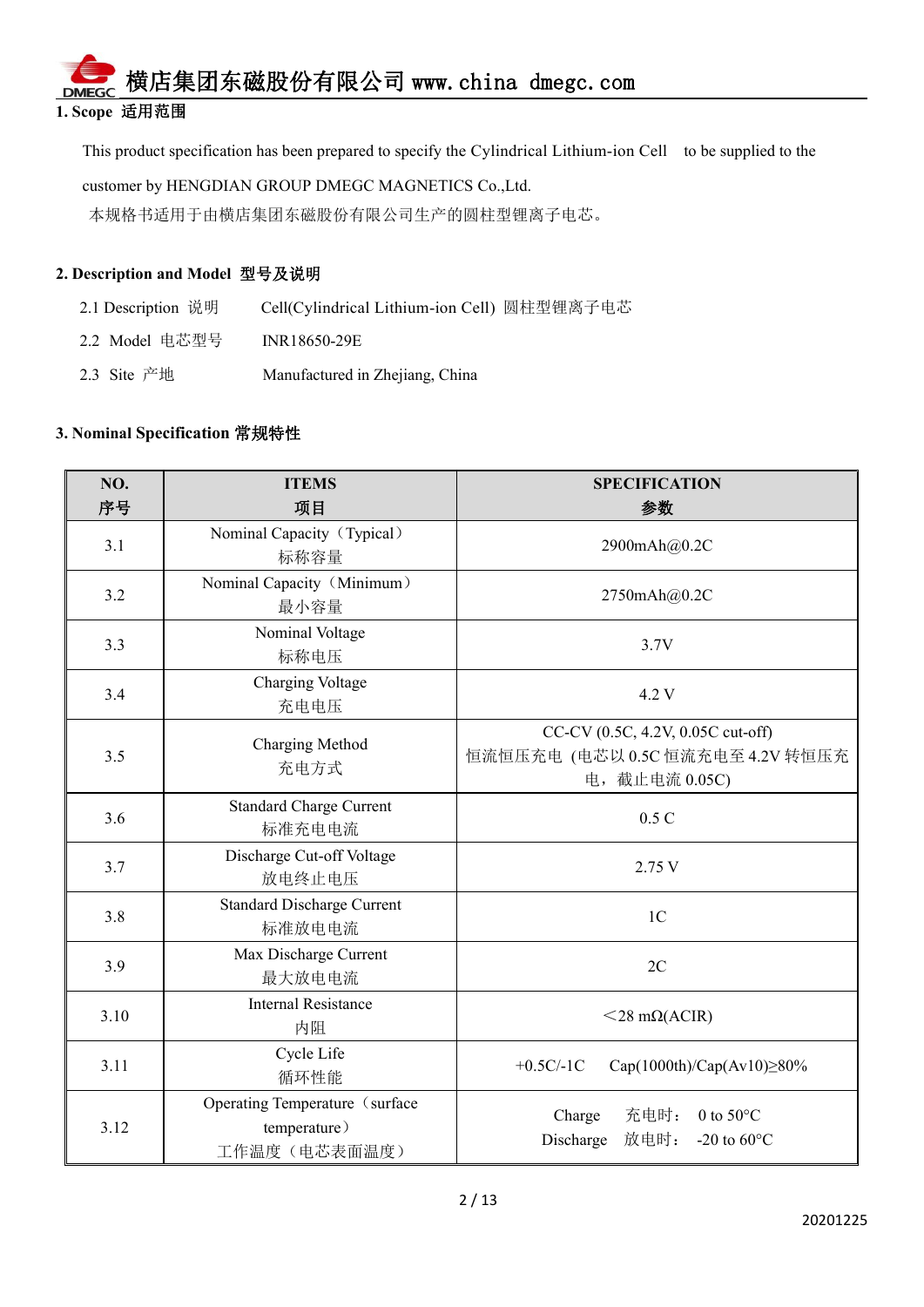| 3.13 | Weight<br>重量                | $\leq$ 47 g                                                                                                                      |
|------|-----------------------------|----------------------------------------------------------------------------------------------------------------------------------|
| 3.14 | Cell Dimension<br>电芯尺寸      | Height (高度) : 64.95mm±0.20 mm<br>Diameter (直径):18.25 mm±0.20 mm<br>Refer to the attached drawing 1 参考附图 1                        |
| 3.15 | Storage Environment<br>存储环境 | 1 year : $-20-25$ °C $\leq 70\%$ RH<br>3 months : $-20-45^{\circ}C \le 70\%RH$<br>month : $-20 \sim 60^{\circ}$ C $\leq 70\%$ RH |

#### **4. Outline Dimensions** 外形尺寸

See the Attached drawing1 附图 1 单位: mm

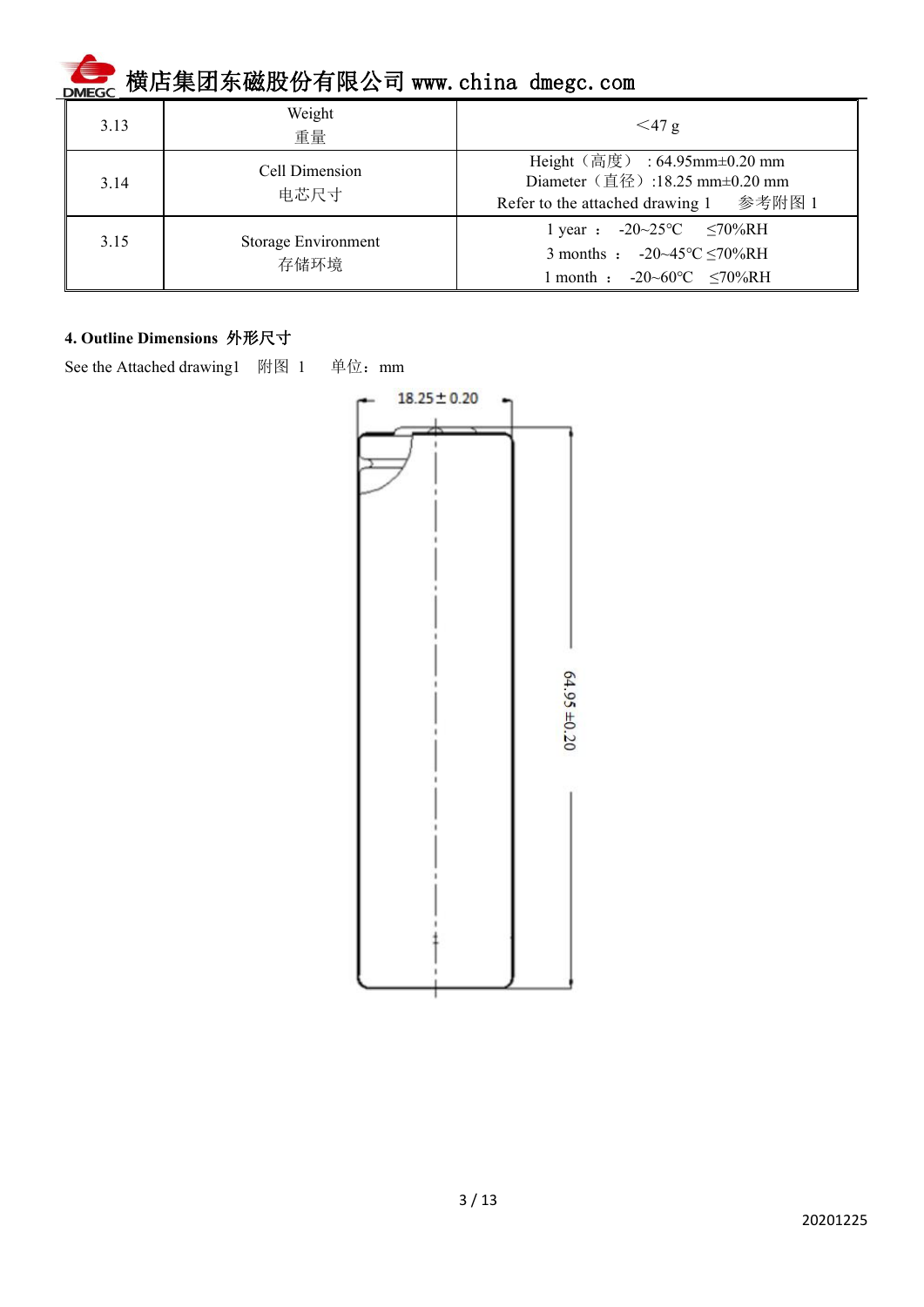#### **5. Standard Test Conditions** 标准试验条件

#### **5.1 Environmental Conditions**

Unless otherwise specified, all tests stated in this specification are conducted at temperature  $25\pm2\degree C$  and humidity 65±20%.

除非有特殊说明,所有测试的环境条件要求如下,温度: 25±2℃、湿度: 65±20%。

#### **5.2 Measuring Instrument Requirements** 测量仪表要求

Voltage meter: The voltage tester internal resistance is  $\geq 10$  KQ/V. 电压仪表要求: 测量电压的仪表内阻不小于 10ΚΩ/V。 The voltage and current measurement device accuracy grade : 0.5mV and 0.5mA or higher. 电压、电流测量仪器精度等级:不低于 0.5mV 和 0.5mA。 AC Impedance meter : 1KHz. 交流阻抗仪测量频率:1KHz。 Temperature meter precision : ≤0.5℃. 温度测试仪精度:≤0.5℃。 Slide caliper : 0.01mm. 游标卡尺精度:0.01mm。 Electronic scale : 0.1g. 电子秤精度:0.1g。

#### **6**、**Characteristics** 特性

#### **6.1 Standard Charge** 标准充电

This "Standard Charge" means charging the cell with charge current of 0.5C and constant voltage 4.2V at  $25\pm2^{\circ}$ C, 0.05C cut-off.

标准充电指电芯在 25±2℃环境下以 0.5C 电流恒流充电至 4.2V 转恒压充电, 恒压充电的截止电流为 0.05C。

#### **6.2 Temperature Dependence of Discharge Capacity** 不同温度下的放电容量

Discharge capacity comparison at each temperature, measured with discharge constant current 1C and 2.75V cut-off with follow temperature after the standard charging at  $25\pm2$ °C. (Constant current discharge to 2.5V cut-off at -20°C) 电芯在 25±2℃环境下标准充电后, 在下列温度下以 1C 电流放电至 2.75V, 对比各个温度下的放电容量。(备 注:-20 度放电至 2.5V)

| <b>Charge Temperature</b> | <b>Discharge Temperature</b> |                 |              |                |                |
|---------------------------|------------------------------|-----------------|--------------|----------------|----------------|
| $25^{\circ}$ C            | $-20^{\circ}$ C              | $-10^{\circ}$ C | $0^{\circ}C$ | $25^{\circ}$ C | $55^{\circ}$ C |
| Relative Capacity         | $\geq 70\%$                  | $\geq 75\%$     | $\geq 80\%$  | 100%           | $\geq 90\%$    |

Note: If charge temperature and discharge temperature is not the same, the interval for temperature change is 2 hours. 备注:如果充电温度和放电温度不同,电芯在放电前需要先搁置至少 2h。

#### **6.3 Discharge Rate Capabilities** 倍率放电

Discharge capacity is measured with the various currents in under table and 2.75V cut-off after the Standard charge at 25±2°C.

电芯在 25±2℃环境下,标准充电后,以下表中的不同电流放电至 2.75V 的放电容量。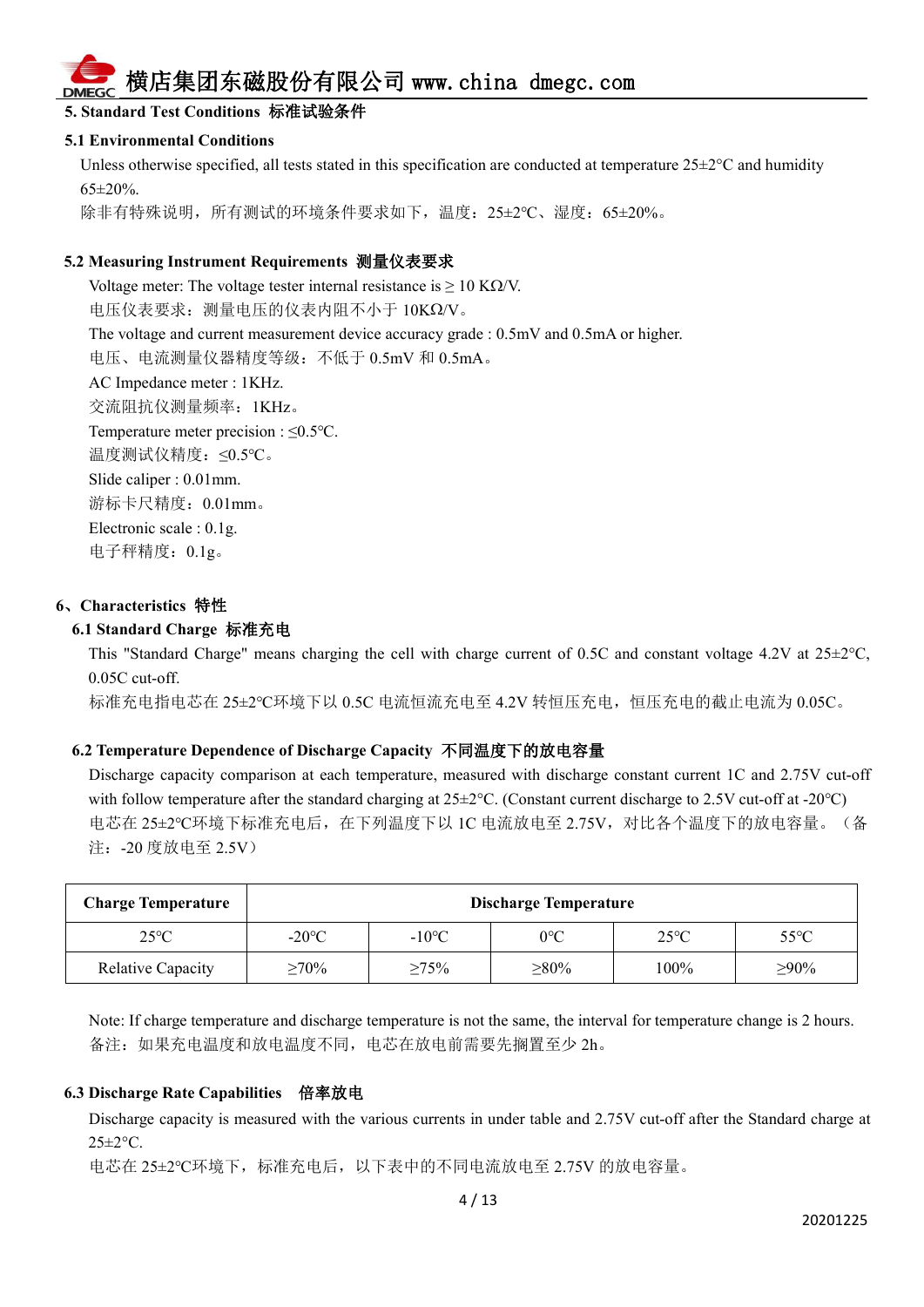

|                   |      |             | <b>Discharge Condition</b> |                |
|-------------------|------|-------------|----------------------------|----------------|
| Current           | 0.5C | $\sim$      | 2C                         | 3 <sup>C</sup> |
| Relative Capacity | 100% | $\geq 95\%$ | $\geq 90\%$                | $\geq 85\%$    |

#### **6.4 Cycle Life** 循环寿命

Each cell is charged in accordance with 6.1, and stored for 5 minutes, then discharged to cut-off voltage 2.75V at a constant current of 1C, after that, stored 5 minutes prior to next charge/discharge cycle. The cell shall be continuously charged and discharged for 1000 times at 25±2℃.

电芯按 6.1 规定充电结束后,搁置 5min,然后以 1C 电流放电至终止电压 2.75V, 放电结束后, 搁置 5min, 再 进行下一次充放电循环。电芯在 25±2℃环境下,连续进行充放电循环 1000 次。

After 1000 cycles, Capacity Retention = Cap(1000th)/Cap(Av10)≥80%

1000 次循环后,容量保持率≥80%。

#### **6.5 Storage Characteristics 1** 存储特性 **1**

Capacity after storage for 7 days at  $55\pm2$  °C after the Standard charged measured with discharge current 1C with 2.75V cut-off at 25±2℃. Compared with discharge constant current 1C at 25±2℃ before storage, the capacity retention rate and recovery rate were tested.

电芯标准充电后, 在 55±2 ℃ 环境下存储 7 天, 然后在 25±2℃环境下以 1C 放电至 2.75V, 对比存储前 25±2℃ 1C 放电容量,测试容量保持率和恢复率。

Capacity retention  $=$   $\frac{\text{Residual capacity}}{\text{Initial Gaussian}} \ge 85\%$  $\frac{20}{2}$  Initial Capacity  $\geq 85\%$ 

容量保持率 =  $\frac{ \bar{R}^{\dot{a}}$ 后剩余容量  $\geq$ 85%

Capacity recovery =  $\frac{\text{Recovery capacity after the storage}}{\text{Initial Capacity}} \ge 90\%$ Initial Capacity  $\geq 90\%$ 

容量恢复率 =  $\frac{ \bar{R}^{\dot{a}} \bar{b} \bar{c}^{\dot{b}} \bar{c}^{\dot{c}} \bar{c}^{\dot{c}} }{ \bar{a}^{\dot{b}} \bar{b}^{\dot{c}} \bar{c}^{\dot{c}} \bar{c}^{\dot{c}} } \geq$ 90%

#### **6.6 Storage Characteristics 2** 存储特性 **2**

Capacity after storage for 28 days at  $25\pm2$  °C after the Standard charged measured with discharge current 1C with 2.75V cut-off at 25±2°C. Compared with discharge constant current 1C at 25±2°C before storage, the capacity retention rate and recovery rate were tested.

电芯标准充电后,在 25±2 °C 环境下存储 28 天,然后在 25±2℃环境下以 1C 放电至 2.75V,对比存储前 25±2℃ 1C 放电容量,测试容量保持率和恢复率。

Capacity retention  $=$   $\frac{\text{Residual capacity}}{\text{Initial Gaussian}} \ge 85\%$  $\frac{1}{2}$  Exploring  $\geq 85\%$ 

容量保持率 =  $\frac{ \bar{R}^{\dot{a}} \bar{b} \bar{a}^{\dot{b}} \bar{b}^{\dot{c}} \bar{c}^{\dot{c}} \bar{c}^{\dot{c}} }{ \bar{v}^{\dot{b}} \bar{c}^{\dot{c}} \bar{c}^{\dot{c}} } \geq 85 \%$ 

Capacity recovery =  $\frac{\text{Recovery capacity after the storage}}{\text{Initial Capacity}} \ge 90\%$ Initial Capacity  $\geq 90\%$ 

容量恢复率 =  $\frac{ \bar{R}^{\text{f\'{a}}\text{f\'{b}}\text{K}} \mathcal{B}^{\text{S}^{\text{f\'{e}}}} }{ \eta \mathcal{B}^{\text{a}}\text{S}^{\text{f 2}} } \geq$ 90%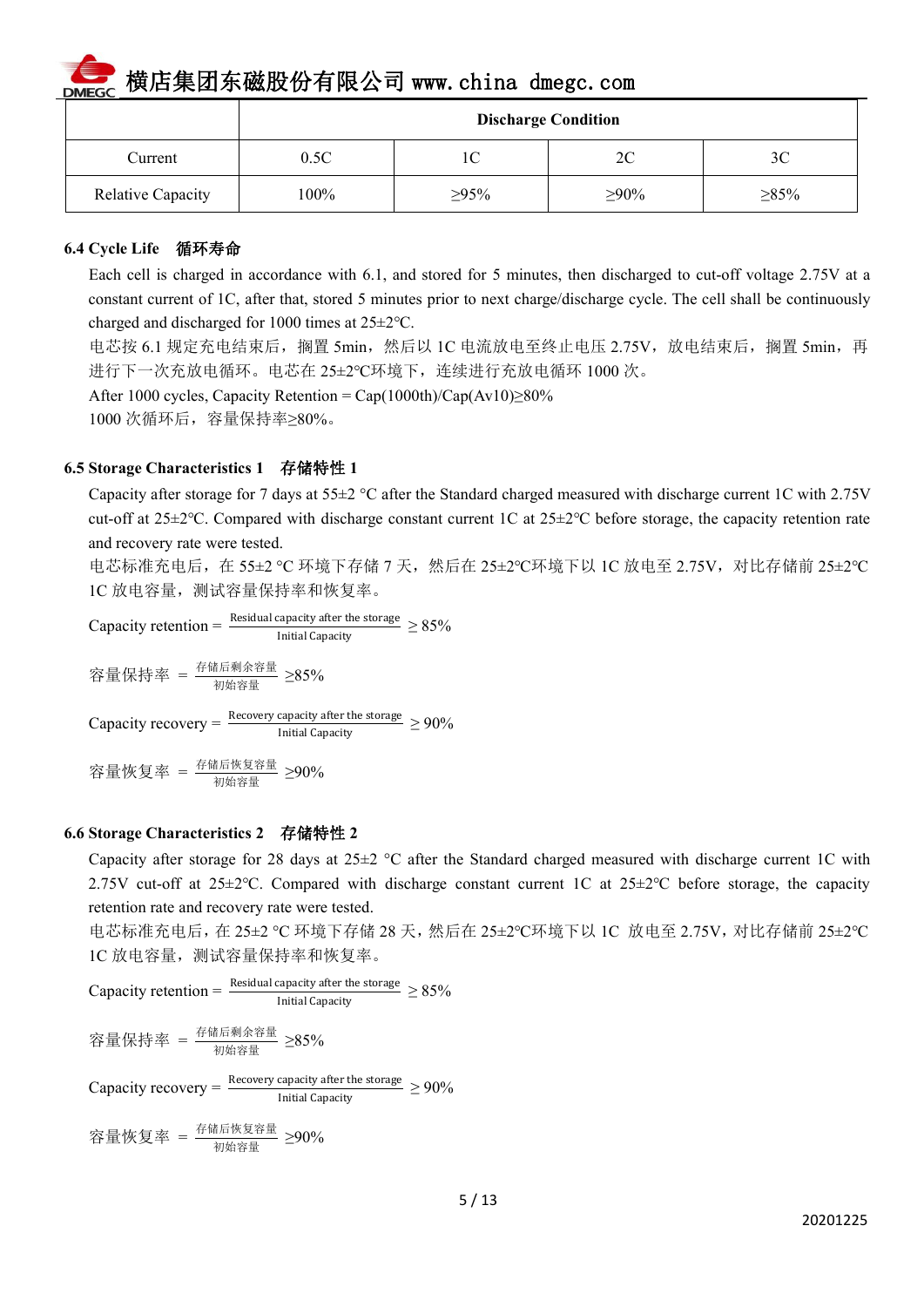#### 6.7 Status of the cell as of ex-factory 电芯出厂状态

The cell should be shipped in  $3.500V \sim 3.700V$  Charging voltage range. 电芯运输过程中,电压应在 3.500V ~ 3.700V 范围内。

#### **7. Safety** 安全性能

All below tests are carried out on the equipment with forced ventilation and explosion-proof device. Before test,all cells should be charged in accordance with 7.1, and stored 24 hours prior for testing.

下述试验应在有强制排风条件及防爆措施的装置内进行,在试验前所有的电芯都按 6.1 规定标准充电方式充电, 并搁置 24h 后,再进行以下试验。

|     | <b>Test Item</b>              | <b>Test Method</b>                                                                                                                                                                                                                                                                                                                                                                                                                        | Criteria                                                |
|-----|-------------------------------|-------------------------------------------------------------------------------------------------------------------------------------------------------------------------------------------------------------------------------------------------------------------------------------------------------------------------------------------------------------------------------------------------------------------------------------------|---------------------------------------------------------|
|     | 测试项目                          | 测试方法                                                                                                                                                                                                                                                                                                                                                                                                                                      | 测试标准                                                    |
| 7.1 | Crush Test<br>挤压测试            | A cell is to be crushed between two flat surfaces. The force for the<br>crushing is to be applied by a hydraulic ram or similar force<br>mechanism. The flat surfaces are to be brought in contact with the<br>cells and the crushing is to be continued until an applied force of<br>$13\pm1$ KN is reached. Once the maximum force has been obtained is<br>to be released.<br>将电芯置于两个挤压平面之间,用液压油缸或类似的力挤压,挤<br>压面与电芯接触,逐渐增加压力值13±1KN后停止。 | No explosion, no<br>fire<br>不起火、不爆炸                     |
| 7.2 | <b>Heating Test</b><br>加热测试   | A cell is to be heated in a gravity convection or circulating air oven.<br>The temperature of the oven is to be raised at a rate of $5^{\circ}$ C per<br>minute to a temperature of $130 \pm 2$ °C and remain for 30 minutes and<br>observed for 1 hour.<br>将电芯放在电热鼓风干燥箱中加热,温度以5℃/min的速率由室<br>温升至130℃并保持30min, 观察lh。                                                                                                                      | No explosion, no<br>fire<br>不起火、不爆炸                     |
| 7.3 | Over-charge<br>Test<br>过充电    | A cell is is charged in accordance with 6.1, and then charged with<br>charge current of 1C for 1h or charge to 1.5 times the max changing<br>voltage, observe for 1h.<br>电池按规定方法充电后,继续1C充电1h或者充电至额定电压的<br>1.5倍, 观察1h。                                                                                                                                                                                                                     | No explosion, no<br>fire<br>不起火、不爆炸                     |
| 7.4 | Short-circuit<br>Test<br>短路测试 | Short-circuit the standard charged cell by connecting positive and<br>negative terminal 10min by less than 100 m $\Omega$ wire.<br>短接电芯的正负极10min, 外部线路总电阻小于100 mΩ。                                                                                                                                                                                                                                                                        | No explosion, no<br>fire<br>不起火、不爆炸                     |
| 7.5 | Low Pressure<br>低气压           | Each fully charged cell is placed in a vacuum chamber with the<br>ambient temperature ( $20\pm5\text{°C}$ ). Once the chamber has been sealed,<br>its internal pressure is gradually reduced to a pressure equal to or<br>less than 11.6KPa held at that value for 6 hours. And it need take 1<br>hour to observe.<br>将电芯放入温度为20±5℃的低气压箱中, 调节试验箱中气压为<br>11.6KPa, 静置6h后观察1h。                                                               | No explosion, no<br>fire, no leakage<br>不起火、不爆炸、<br>不漏液 |
| 7.6 | Seawater<br>Immersion<br>海水浸泡 | Each fully charged cell is immersed in 3.5% NaCl solution (weight<br>percent, this solution concentration is same to seawater) for 2 hours.<br>将电芯完全浸没于质量分数为3.5%NaCl溶液中, 浸泡2h。                                                                                                                                                                                                                                                            | No explosion, no<br>fire<br>不起火、不爆炸                     |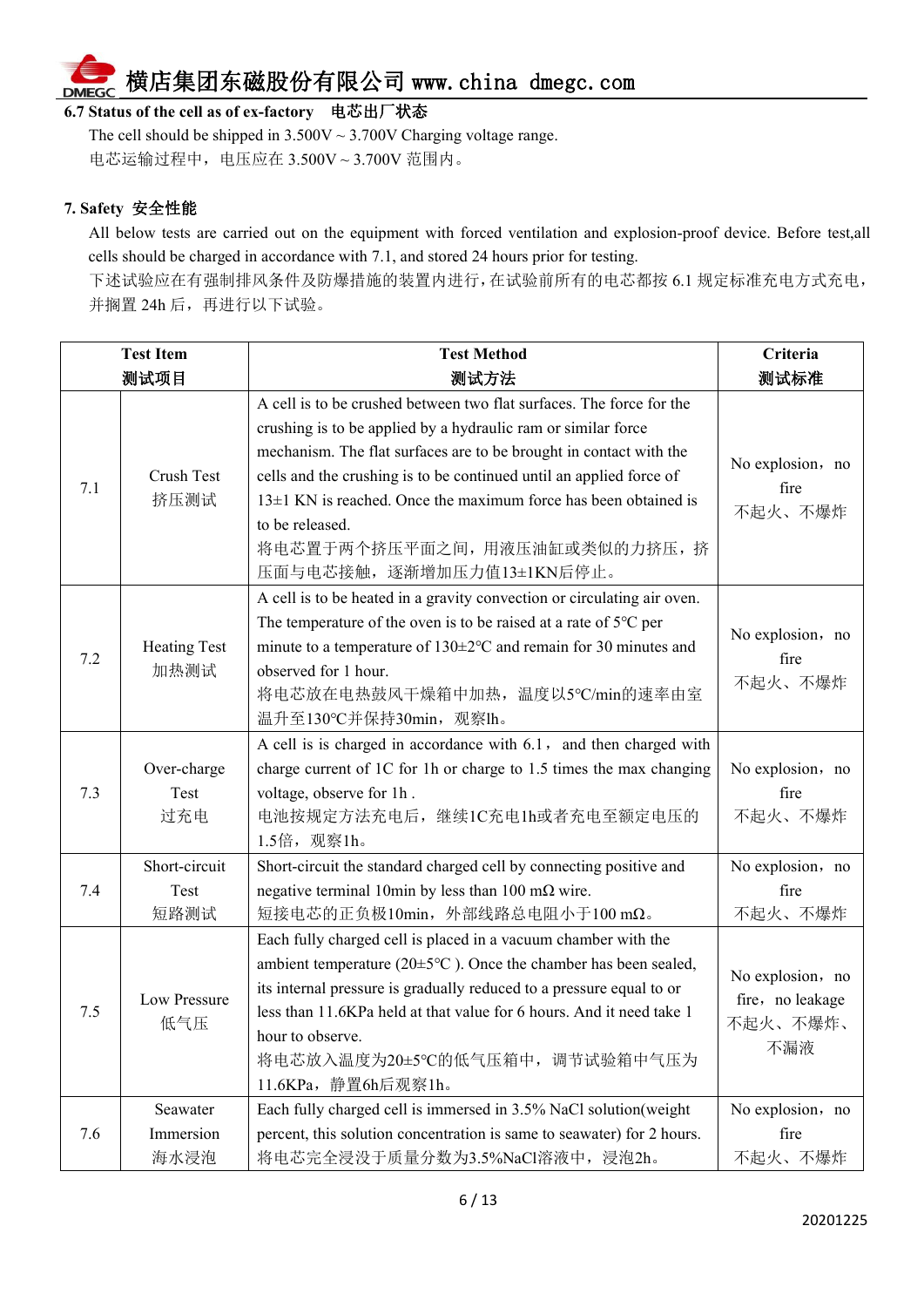| 7.7  | Temperature<br>Cycling<br>温度循环       | The fully charged cell shall be stored at the test temperature of<br>75±2°C for at least 6 hours, and then at the test temperature of<br>-40 $\pm$ 2°C for at least 6 hours. The maximum time interval between<br>the two extreme test temperatures is 30 minutes. This procedure<br>must be repeated 10 times, followed by the storage of all test cells<br>and battery packs at ambient temperature ( $20\pm5\textdegree C$ ) for 24 hours<br>满电电池在试验温度为75±2℃下存放至少6小时,接着在试验温<br>度为一40±2℃下存放至少6小时。两个极端试验温度之间的最大<br>时间间隔为 30 分钟。这一程序须重复 10 次,接着将所有试 验<br>电池和电池组在环境温度 ( 20±5℃) 下存放 24 小时 | No explosion, no<br>fire, no leakage<br>不起火、不爆炸、<br>不漏液 |
|------|--------------------------------------|-----------------------------------------------------------------------------------------------------------------------------------------------------------------------------------------------------------------------------------------------------------------------------------------------------------------------------------------------------------------------------------------------------------------------------------------------------------------------------------------------------------------------------------------------------------------------------------------|---------------------------------------------------------|
| 7.8  | Drop Test<br>跌落测试                    | At normal temperature, the fully charged fresh cell will fall freely<br>onto the cement road surface at a drop height of 1 m. The two end<br>surfaces of the cell dropped once each, and the cylinder dropped 2<br>times. A total of 4 drop tests were carried out, and the appearance<br>was observed after the experiment was placed for 1h.<br>常温下将充满电的新鲜电芯按 1m 的跌落高度自由落体跌落于<br>水泥路面上。电芯两个端面各跌落 1 次, 圆柱面跌落 2 次, 共<br>计进行 4 次跌落试验, 实验放置 1h 再观察外观。                                                                                                                                     | No explosion, no<br>fire<br>不起火、不爆炸                     |
| 7.9  | Over-discharge<br>Test<br>过放测试       | A cell is charged in accordance with 6.1, then discharged by 1C<br>current for 90 min and observed for 1 hour.<br>电芯按6.1规定充电结束后, 以1C电流放电90min, 观察lh。                                                                                                                                                                                                                                                                                                                                                                                                                                    | No explosion, no<br>fire, no leakage<br>不起火、不爆炸、<br>不漏液 |
| 7.10 | Vibration<br>characteristics<br>振动性能 | After standard fully charge, cell shall be attached to a vibration table<br>directly and subjected to vibration that consists of 10 Hz to 55 Hz to<br>10 Hz at the speed of 1Hz/min in 90-100 mins. The total excursion<br>of the vibration is 0.8mm (0.060 inches). The cell shall be vibrated in<br>each direction along axis of the cylinder and the vertical directions of<br>axis of the cylinder.<br>将满电电芯放在振动实验台上, 在90-100mins由10 Hz到55 Hz再<br>到10Hz以1Hz/min的速率变化, 振幅为0.8mm(0.060英寸)进行振<br>动实验。电芯在电芯的轴向和与电芯轴向垂直的两个方向上振<br>动。                                                     | No explosion, no<br>fire, no leakage<br>不起火、不爆炸、<br>不漏液 |

There are no guarantees for other security test items.

对于除此以外的安全测试项目,不做保证。

#### **9. Warranty** 保证

The period of warranty is one year from the date of shipment. DMEGC is not liable if the defects is due to customer's abuse or misuse.

电池的保质期从出货之日算起为一年。由于客户误用或者滥用造成的电芯质量问题,东磁不承担任何责任。

DMEGC will not be responsible for trouble occurred by against the precautions in instructions.

东磁公司对违反安全守则操作所产生的问题不承担任何责任。

DMEGC will not be responsible for trouble occurred by matching problems with electric circuit, cell pack and charger. 东磁公司对于电路,电池组以及充电器搭配使用所产生的问题不承担任何责任。

DMEGC will be exempt from warranted any defect cells during assembling after acceptance.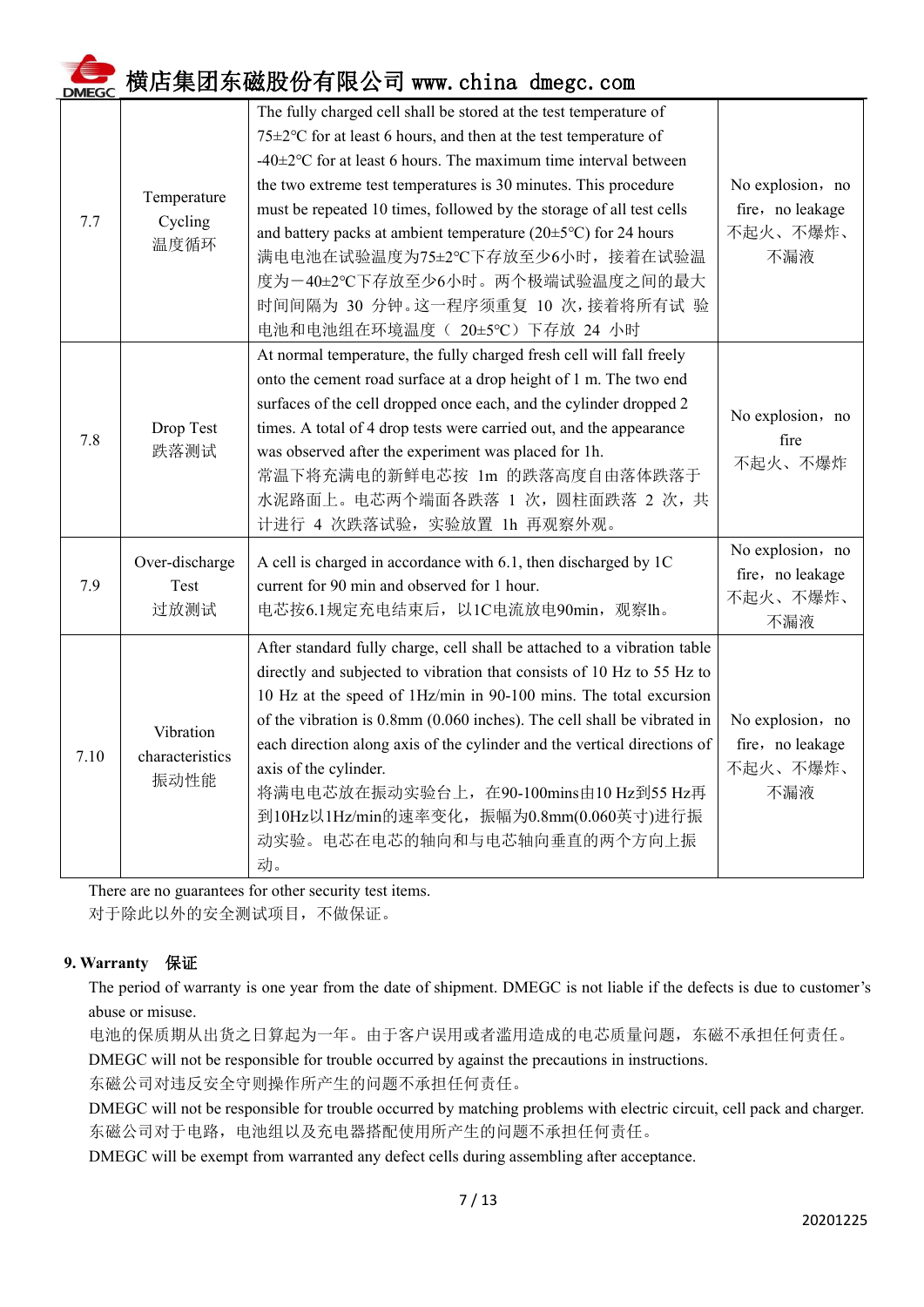----<br>东磁公司对于出货后客户在电芯组装过程中产生的不良电芯不予以质量保证。

#### **10. Others** 其它

#### **10.1 Storage for a long time** 长时间存储

If the cell is kept for a long time (3 months or longer), It is strongly recommended that the cell is preserved at dry and low-temperature (≤70%RH、-20~25°C). 假如电芯要存放 3 个月或更久, 强烈建议将电芯保存在干燥、阴凉处(≤70%RH、-20~25℃)。

#### **10.2 Other** 其它

Any matters that specifications does not have, should be conferred with between the both parties. 规格书未尽事宜,由双方协商解决。

#### **11. Package** 包装

100 cells per box, 2 boxes into a case, totally 200 cells. Sketch map refers to attached drawing 2 电芯包装每盒装 100 只电芯,每箱装 2 盒,共 200 只电芯。包装示意图见附图 2。

#### **Attached drawing2** 附图**2**

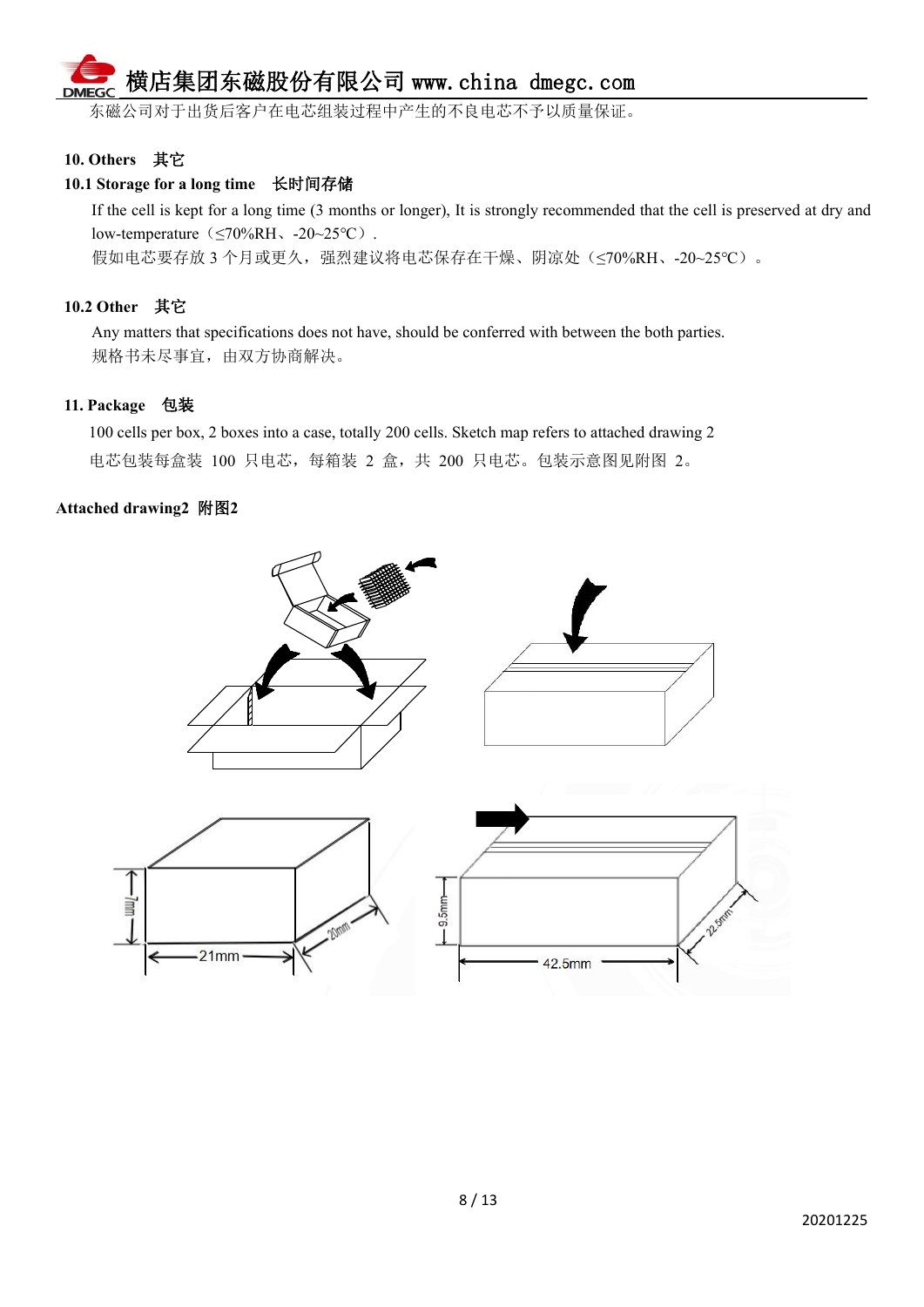#### **Handling precaution and prohibitions of lithium ion rechargeablecells and batteries** 锂离子电池的处理注意事项和禁止事项

Inaccurate handling of lithium ion and lithium ion polymer rechargeable battery may cause leakage, heat, smoke, an explosion, or fire.

锂离子和锂离子聚合物电池处理不当可能导致泄漏、发热、烟雾、爆炸或火灾。

This could cause deterioration of performance or failure. Please be sure to follow instructions carefully.这可能会导致性能下降或丧失。请务必仔细按照 说明操作。

#### **Safety precaution and prohibitions** 安全预防和禁止事项

To assure product safety, describe the following precautions in the instruction manual of the application.

为确保产品安全,请在使用说明书中说明以下注意事项。

DMEGC will not undertake the warranty for the following abuse of the cell.

对于存在以下滥用现象的电芯,东磁不对其承担质保。

#### **[Danger]** 危险

#### **Electrical misusage** 电滥用

Use dedicated charger.

使用专用充电器。

Use or charge the battery only in the dedicated application.

仅在专用应用程序中对电池进行使用或充电。

Don't charge the battery by an electric outlet directly or the other charger.

不要直接用插座或其他充电器给电池充电。

Don't charge the battery reversely.

不要给电池反向充电。

#### **Environmental misusage** 环境滥用

Don't leave the battery near the fire or a heated source.

不要把电池放在靠近火源或热源的地方。

Don't throw the battery into the fire.

不要把电池扔进火里。

Don't leave, charge or use the battery in a car or similar place where inside of temperature may be over 60°C.

不要在温度可能超过 60℃的地方放置、充电或使用电池,如汽车内或类似的地方。

Don't immerse, throw, wet the battery in water / seawater.

请勿将电池浸没、抛掷、浸湿于水/海水中。

#### **Others** 其它

Don't fold the battery cased with laminated film such as pouch and Polymer.

不要用薄膜(如聚合物塑料袋)覆盖电芯。

Don't store the battery in a pocket or a bag together with metallic objects such as keys, necklaces, hairpins, coins, or screws.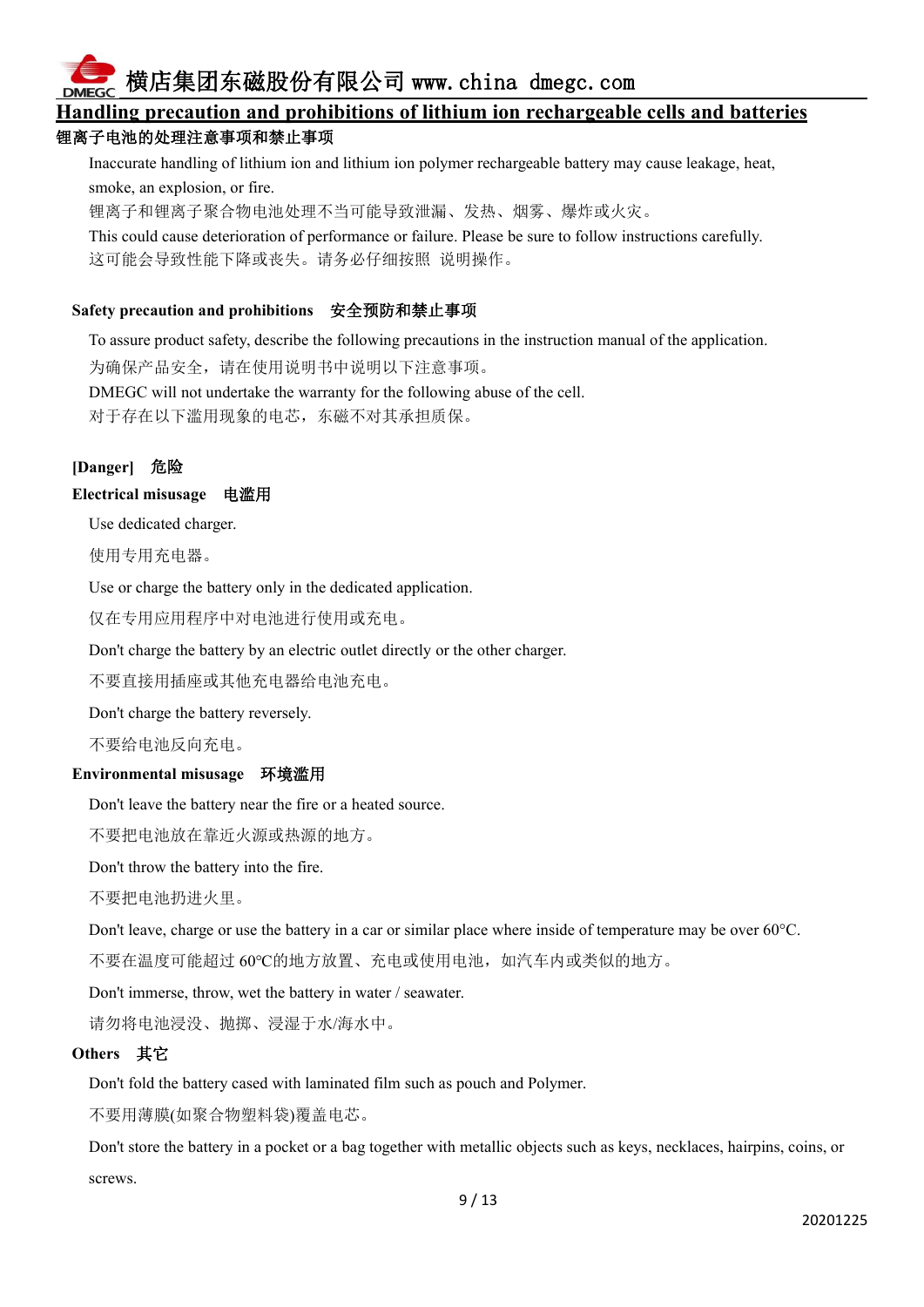不要将电池与钥匙、项链、发夹、硬币或螺丝等金属物品一起存放在口袋或袋子里。

Don't short circuit  $(+)$  and  $(-)$  terminals with metallic object intentionally.

不要故意将电池的正负极端子用金属物体连接。

Don't pierce the battery with a sharp object such as a needle, screw drivers.

不要用针、螺丝刀等锋利的物体刺穿电池。

Don't heat partial area of the battery with heated objects such as soldering iron.

不要用烙铁等加热物体加热电池。

Don't hit with heavy objects such as a hammer, weight.

不要用锤子等重物击打电池。

Don't step on the battery and throw or drop the battery on the hard floor to avoid mechanical shock.

请勿踩在电池上,将电池扔或摔在坚硬的地板上,以免造成机械冲击。

Don't disassemble the battery or modify the battery design including electric circuit.

请勿拆卸电池或修改电池设计,包括电路。

Don't use seriously scared or deformed battery.

不要使用严重损坏或变形的电池。

Don't put the battery into a microwave oven, dryer ,or high-pressure container.

不要将电池放入微波炉、烘干机或高压容器中。

Don't use or assemble the battery with other makers' batteries, different types and/or models of batteries such as dry batteries, nickel-metal hydride batteries, or nickel-cadmium batteries.

请勿将电池与其他制造商的电池、不同类型和/或型号的电池(如干电池、镍氢电池或镍镉电池)一起使用或组装。

Don't use or assemble old and new batteries together.

不要混合使用或组装新旧电池。

#### **[Warning]** 警告

Stop charging the battery if charging isn't completed within the specified time.

如果在规定时间内没有完成充电,请停止充电。

Stop using the battery if the battery becomes abnormally hot, order, discoloration, deformation, or abnormal conditions is detected during use, charge, or storage.

如果在使用、充电或储存过程中发现电池出现电池出现异常发热、变色、变形或异常情况,请停止使用电池。

Keep away from fire immediately when leakage or foul odors are detected. If liquid leaks onto your skin or cloths, wash well with fresh water immediately.

如发现有泄漏或异味,应立即远离火源。如果液体泄漏到皮肤或衣物上,立即用清水冲洗干净。

If liquid leaking from the battery gets into your eyes, don't rub your eyes and wash them with clean water and go to see a doctor immediately.

如果电池漏液进入眼睛,不要揉搓眼睛,应用清水洗净并立即前往医院治疗。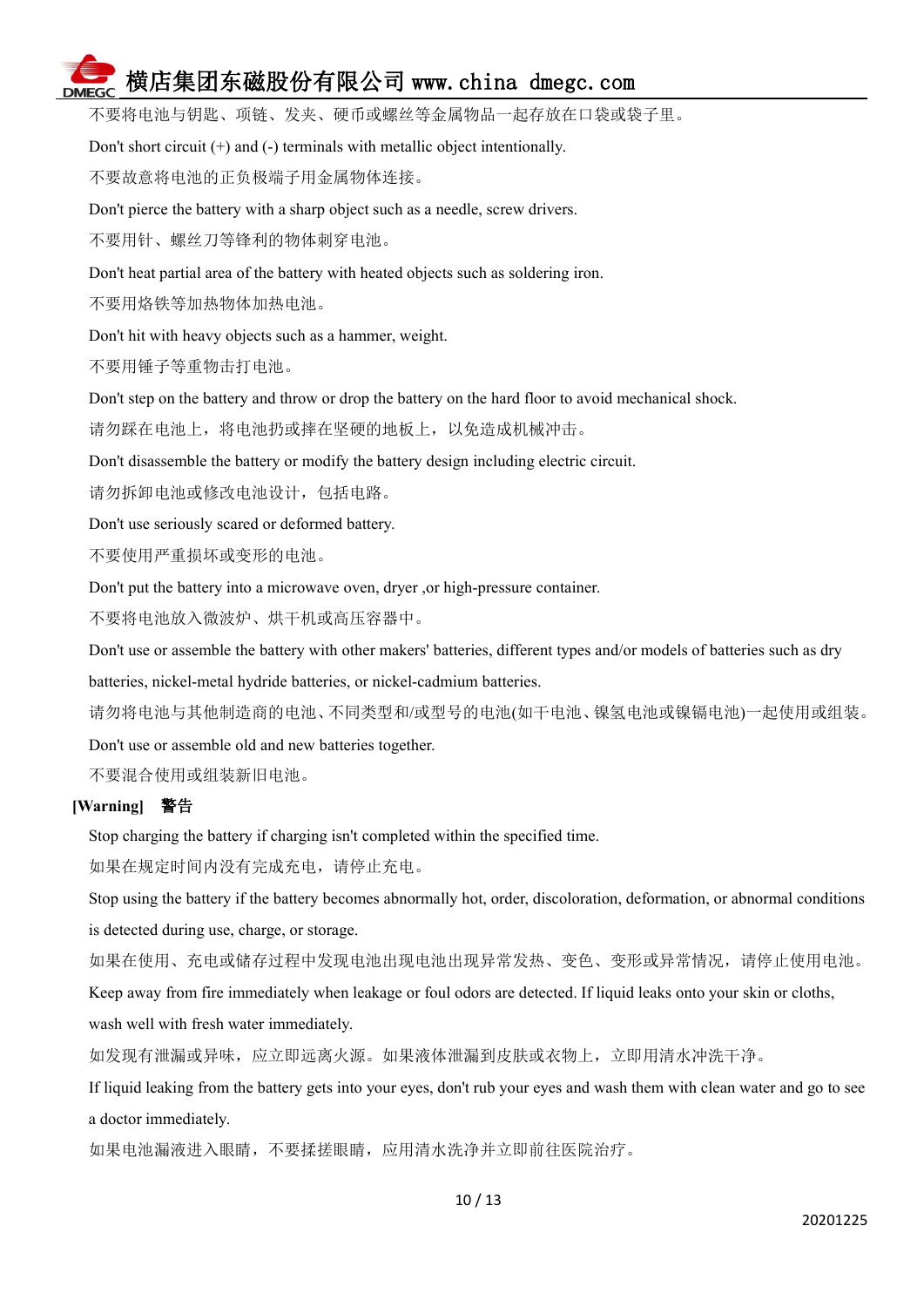

If the terminals of the battery become dirty, wipe with a dry cloth before using the battery.

如果电池的正负极端子变脏,使用前用干布擦拭。

Cover terminals with proper insulating tape before disposal.

处理电池前应先用合适的绝缘胶带覆盖正负极端子。

#### **[ Caution! ]** 谨慎操作

#### **Electrical misusage** 电滥用

Charge current must be controlled by specified value in Cell specification.

充电电流必须控制在电芯规格书中指定的值以内。

When the ambient temperature is lower than 15<sup>°</sup>C or higher than 40<sup>°</sup>C, charging greater than 0.2c will affect the cell cycle.

当环境温度低于 15℃或者高于 40℃时,大于 0.2C 充电会对电芯循环造成影响。

Cut-off voltage of charging must be less than 4.2V, otherwise, it will affect t he electrical and safety performance of the cell.

充电截止电压不得超过 4.2V,否则会对电芯的电性能与安全性能造成影响。

Charger must stop charging battery by detecting either charging time orcurrent specified in Cell's specification.

当达到电芯规格中指定的充电时间或电流时,充电器必须停止充电。

Discharge current must be controlled by specified value in Cell's specification.

放电电流必须控制在电芯规格书中指定的值以内。

Cut-off voltage of discharging must be above 2.75V, otherwise, it will affect the electrical and safety performance of the cell.

放电截止电压不得低于 2.75V,否则会对电芯的电性能与安全性能造成影响。

The cell should be used within the specified temperature range, beyond which the electrical and safety properties of the cell will be affected

电芯需在规定的温度范围内使用,超出使用温度范围会影响电芯的电性能与安全性能

#### **Others** 其它

The cell should be stored in a dry area and no corrosive gas. 电芯应在干燥无腐蚀性气体的环境下储存。 No press on the cell. 不要让电芯承受任何压力。 Storage temperature 储存温度要求 When stored within 1 month :  $-20^{\circ}C \sim +60^{\circ}C$ 储存期 1 个月 : -20°C ~ +60°C When stored within 3 months:  $-20^{\circ}$ C ~  $+45^{\circ}$ C 储存期 3 个月 : -20°C ~ +45°C When stored within 12 months : -20 $\textdegree$ C ~ +25 $\textdegree$ C 储存期 12 个月: -20°C ~ +25°C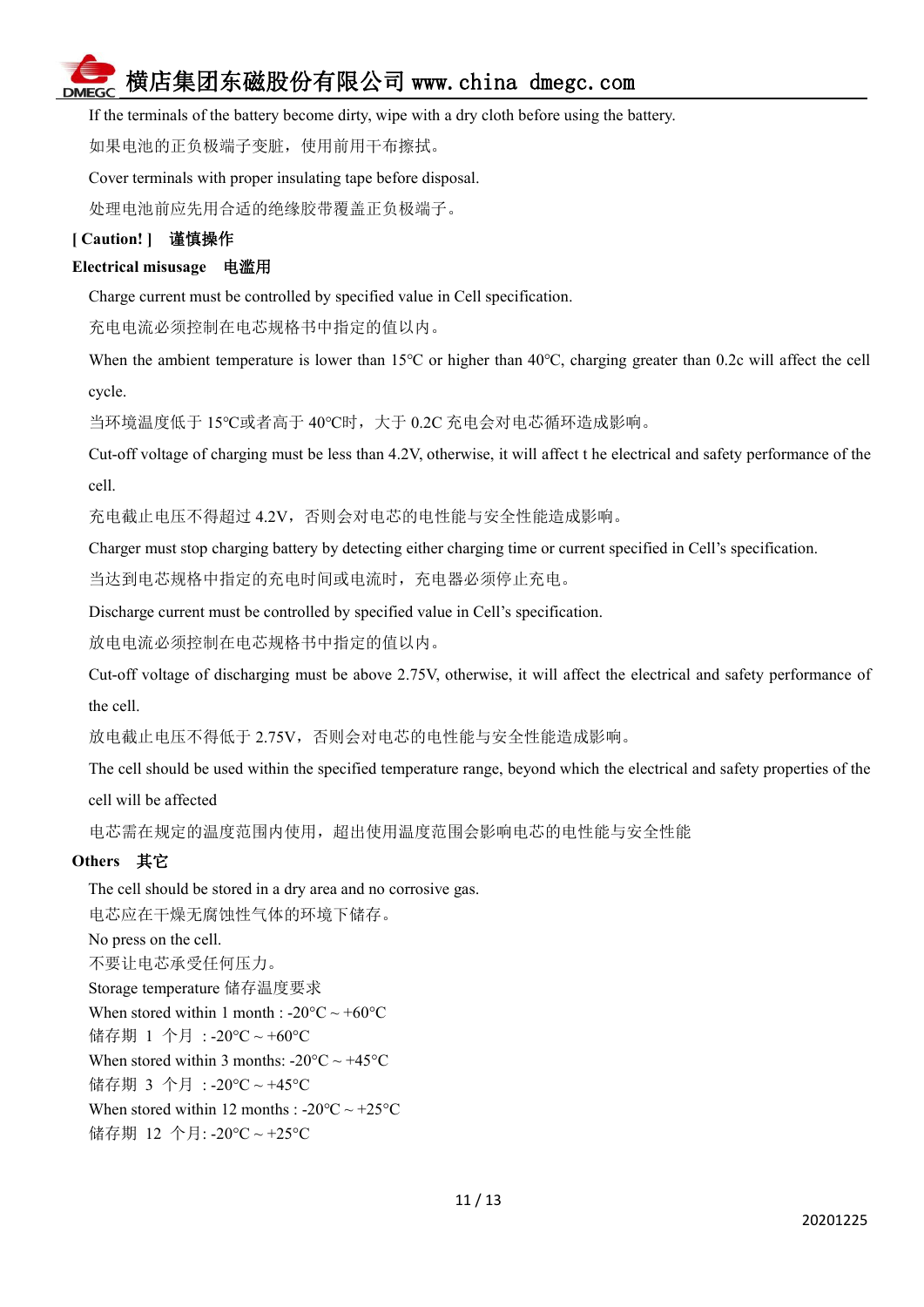After the cell assembled in pack, the pack should be recharged to 40% SOC if the pack hasnever been used for one year, this will avoid the cell voltage drop too low.

电芯组装后,若电池包超过 1 年未能使用,须将电池充电到约 40% 荷电态,以避免电池电压降的过低。

Keep the battery away from babies and children to avoid any accidents such as swallow.

电池远离婴幼儿,避免发生吞咽等意外。

If younger children use the battery, their guardians should explain the proper handling method and precaution before using.

如儿童使用电池,其监护人应在使用前说明正确使用方法及注意事项。

Before using the battery, be sure to read the user's manual and precaution of it's handling.

在使用电池前,请务必阅读使用说明书及注意事项。

Before using charger, be sure to read the user's manual of the charger.

在使用充电器前,请务必阅读充电器使用说明书。

Replace the battery when using time of battery becomes much shorter than usual.

当电池的使用时间比以往短很多时,请及时更换电池。

Cover terminals with insulating tape before proper disposal.

在处理电池前先用绝缘胶带覆盖电池的正负极端子。

While the battery is charged, used and stored, keep it away from object materials with static electric chargers.

电池在充电、使用和储存过程中,应远离会产生静电的物体。

#### **Precautions on Battery Pack Design.**电池包设计预防措施

Do not make the shape and mechanism which static electricity and water easy go throughthe battery pack inside. 终端外形与构造设计需能够有效阻止静电及水进入电池包内部。

Overcharge protection should work below 4.2V/cell by charge. Then charge current shall beshut down.

过充保护能够确保电芯充电电压低于 4.2V,若电芯电压高于 4.2V,则停止充电。

Within a voltage range of 2.75V/cell, over-discharge protection should work. Then dischargecurrent shall be shut down and consumption current is below 1μA.

过放保护能够在电芯电压达到 2.75V 时停止放电且漏电流需小于 1μA。

When discharge current exceeds 20A, over-discharge current protection should work. Thenover discharge current shall be shut down.

电芯放电电流超过 20A 时, 过流保护作用并停止放电。

To avoid discharging during storage, design the low consumption current electronic circuit(e.g. Protection circuit, fuel gauge, etc) inside battery pack.

电池包电路设计低漏电流(例如保护电路,电量监控等)以避免电芯储存过程被放电。

#### **Battery Pack Assembly** 电池组组装

Prohibition of usage of damaged cell. Do not use abnormal cell which has been damaged byshipping stress, drop, short, twice spot or something else, and which gives off electrolyteodor.

禁止使用受损电芯。不要使用由于运输损伤、跌落、短路、二次点焊或其它原因造成破损或漏液电芯。

The cell should be inspected visually before battery assembly.

电池组装前检查电池外包装。